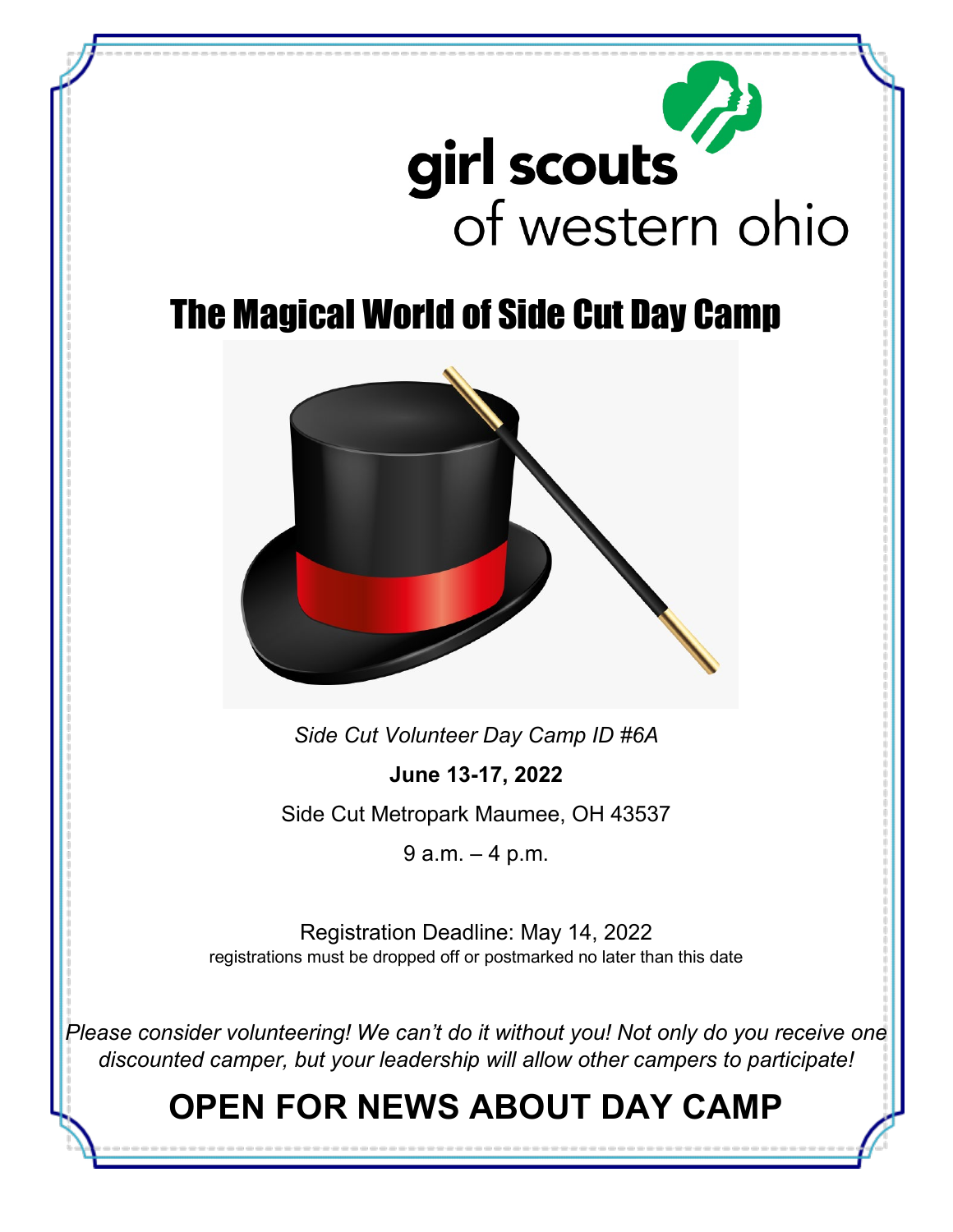

#### Dear Caregiver:

Thank you for your interest in sending your Girl Scout to volunteer day camp! At day camp, girls will discover, connect and take action as they learn to live the Girl Scout Law and make a difference in the world. They will discover their values and talents through a variety of outdoor activities. Girls will also connect with other girls and adults, learn how to work together as a team and use that teamwork to take action and make the world a better place.

We hope you will see the value in this progressive opportunity, and will help keep the history and tradition of the day camp alive by volunteering at camp with your Girl Scout. A dedicated team of specially trained volunteers who work year round to make this enriching opportunity possible runs this camp. Volunteer day camps are staffed completely by volunteers, so we welcome moms, dads, aunts, uncles, grandparents, and other adult friends to volunteer. A background in Girl Scouting is not necessary, just an enthusiastic attitude and a desire to help girls learn and grow.

For continued progressive opportunities in Girl Scouts, we also offer many other outdoor and camp opportunities listed on our website at gswo.org.

Below you will find basic information about day camp. Detailed information and instructions will be sent in a confirmation packet after you have registered. Note: there are separate forms for youth and adults. All pages with fees must be turned in to be registered and until you receive a confirmation packet via email, your camper's placement is not guaranteed. **Late registrations will not be accepted.** Look for confirmation packets in your email between May 23 and June 1. For additional questions or concerns, please contact Bonnie Herrmann, Camp Director, by email at SideCut.gsdaycamp@gmail.com.

**CAMP DESCRIPTION**: You will be learning Girl Scout skills and traditions including songs and games. Daily activities will center around our theme of **The Magical World of Side Cut Day Camp**.

**PROGRAM AIDE (PA) OPPORTUNITY**: PAs are Girl Scouts in grades 7 through 12, who have completed a LiA and attended council Program Aide Training. PAs are also expected to attend one of the training sessions offered at Side Cut Metropark in the **Riverview Shelter**. You will enter from River Road and proceed to the main parking lot. The Riverview Shelter is near the playground and is the building in which crafts are held each year at camp. Training will help you with skills you need to assist adults and girls in your day camp unit. At training you will learn the expectations of your duties at camp this year. **All PAs MUST attend one of the training sessions listed in the Volunteer Opportunity section**.

**VOLUNTEER OPPORTUNITY**: Camp can be as much fun for the volunteers as it is for the girls! It's not just for troop leaders and moms! Here is what some of our volunteers have to say:

 *"Side Cut Day Camp was such a fun volunteer experience! Just about everything you could possibly need is provided, the programs are enriching and informative, the burden on the volunteers is minimal, and knowing you are helping some awesome kids make some incredible memories is worth it alone. And the way the park seems transformed for the week is incredible. I felt like I was away at camp, not 10 minutes from my house." ~Jen~*

*"As a first time volunteer that isn't exactly physically fit I was nervous on if I could handle the week or not. It was so well organized and the help from all the PA's made the week totally doable. The energy from the organizers and girls is seriously the most amazing! Very thankful I pushed myself and ended up enjoying the week!" ~Rebecca~* 

*"I enjoy volunteering for Side Cut Day Camp. It gives me an opportunity to test and improve my skills as a leader, meet new people and mentor young girls. I enjoy showing girls what camping is all about and showing*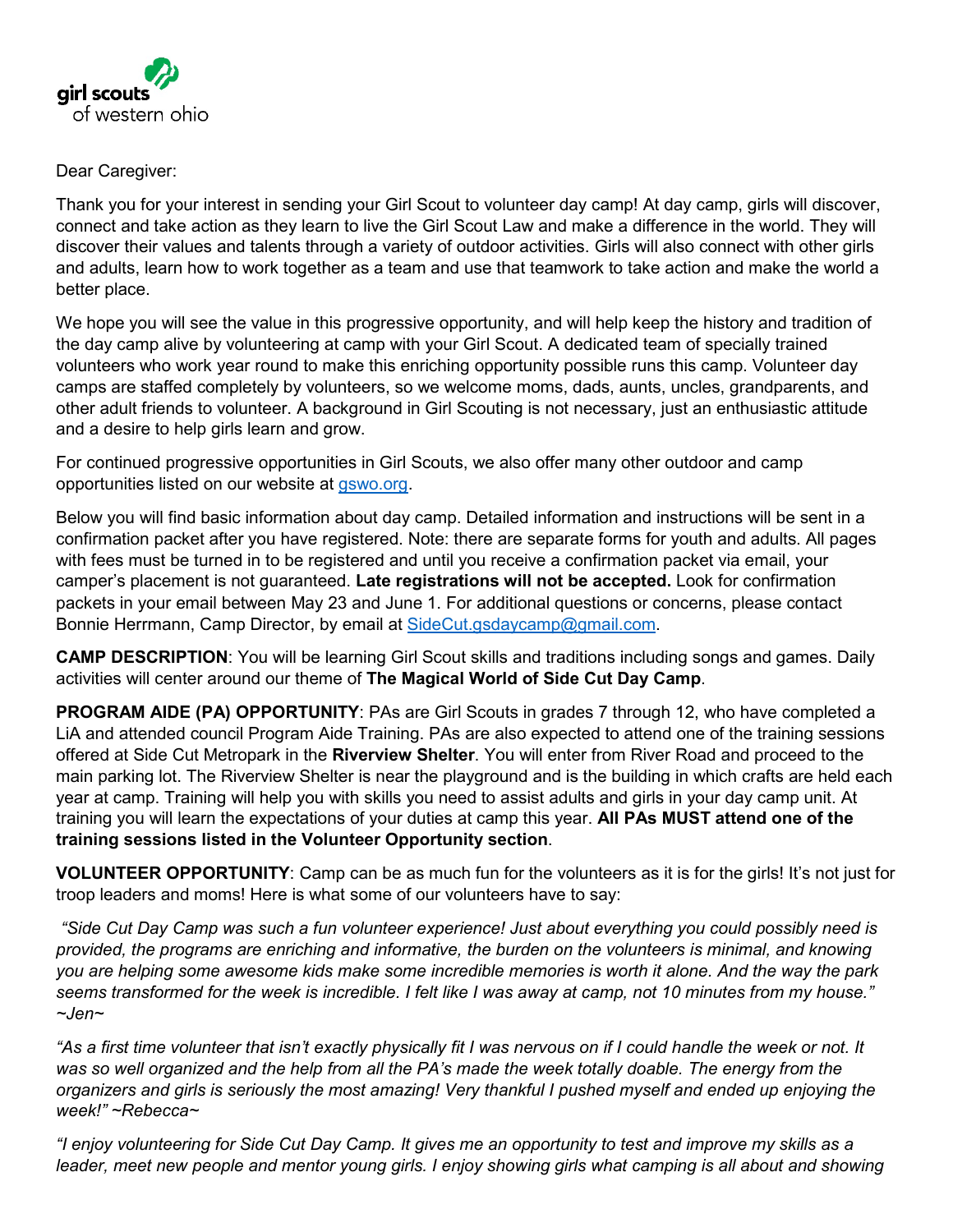*them new things they wouldn't experience any other way. But the best part is when I run into those girls I led a*  few months later and they hug me and are excited to see me. It shows that I helped them have a great *experience." ~Wendy~* 

*"The Side Cut Metropark team does a great job preparing and maintaining the grounds to make our outdoor day camp experience exciting and fulfilling. The girls learned a lot about our environment and made lifelong memories." ~Jim~*

*"I was a Girl Scout as a kid and went to day camp at Pearson Metropark. Having the chance to volunteer at Side Cut just makes my heart sing! I can only hope I can have a positive influence on the next generation of amazing girls." ~Marianne~*

If an adult volunteers for the entire week, they will sponsor one camper FREE for the week. We are always in need of extra help. We will also take adults who can only volunteer for part of the week however full week volunteers will receive priority acceptance. If an adult volunteers for two - three days, they will sponsor one camper at half price (\$38). The sponsored camper does not need to be their own child but MUST submit registration with the volunteering adult.

Volunteers must be registered with Girl Scouts. They must have completed the volunteer application process and background check, as well as attend training to prepare them for their role at camp. **Training is mandatory for all volunteers**. The mandatory training date for all volunteers is **Tuesday May 31, 2022** from **6 p.m. - 8 p.m.** at Side Cut Metropark in the **Riverview Shelter**. You will enter from River Road and proceed to the main parking lot. The Riverview Shelter is near the playground and is the building in which crafts are held each year at camp. We will offer an alternative training date on **Thursday June 2, 2022** from **6 p.m. – 8 p.m.** at Side Cut Metropark in the **Riverview Shelter**. New volunteer and PA training will be held on **Monday June 6, 2022** from **6 p.m. – 8p.m**. at Side Cut Metropark in the **Riverview Shelter**. New volunteer and PA training will go over the logistics of how camp is run with samples of crafts and games that will be activities during week. We ask that you do not bring Tag-a-longs to this training.

**CHILD CARE**: We offer a tag-a-long unit(s) as a childcare option for just \$20 for the week. This is for girls who are between the ages of 3 to 5 and boys ages 3 to 12. All children must be potty trained. A detailed Tag-a-long letter will come out closer to camp. We are also looking for adults to help with this unit, so if boys or preschoolers are your niche, this is the place for you!

**TRANSPORTATION**: Transportation will be the responsibility of the caregiver. Camp starts at 9 a.m. Girls may not arrive before 8:45 a.m. Camp ends at 4 p.m. We will have staggered pick-up times to help ease traffic congestion. Campers whose last names begin with A-L pick-up time is 3:45 p.m. and those who begin with M-Z pick-up time is at 3:55 p.m. All campers must be picked up no later than 4 p.m. During, inclement weather it may be necessary to pick your camper up earlier in the day.

**DIRECTIONS**: Camp is located at Side Cut Metropark, 1025 West River Road, Maumee OH 43537. Camp will be on the riverside of the park across from the playground.

**HEALTH**: A nurse will be available at camp. Check with your physician to see if a tetanus booster or any immunizations are necessary. Special diets and medications are the responsibility of the caregivers.

**COVID-19 HEALTH GUIDELINES**: Camp will follow all guidelines in place by Girl Scouts of Western Ohio, The Lucas County Health Department and The State of Ohio during camp.

**FOOD**: **Side Cut Day Camp is nut free**. Please do not bring or pack any items containing nuts. If you child has a nut or other food allergy please be sure to include this in your registration packet AND mention it to your child's Unit Leader upon check-in on the first day. We will attempt to accommodate food allergies but this is not always possible so please plan to provide your camper with a packed lunch if necessary. Also please note that

> In Partnership With: United a

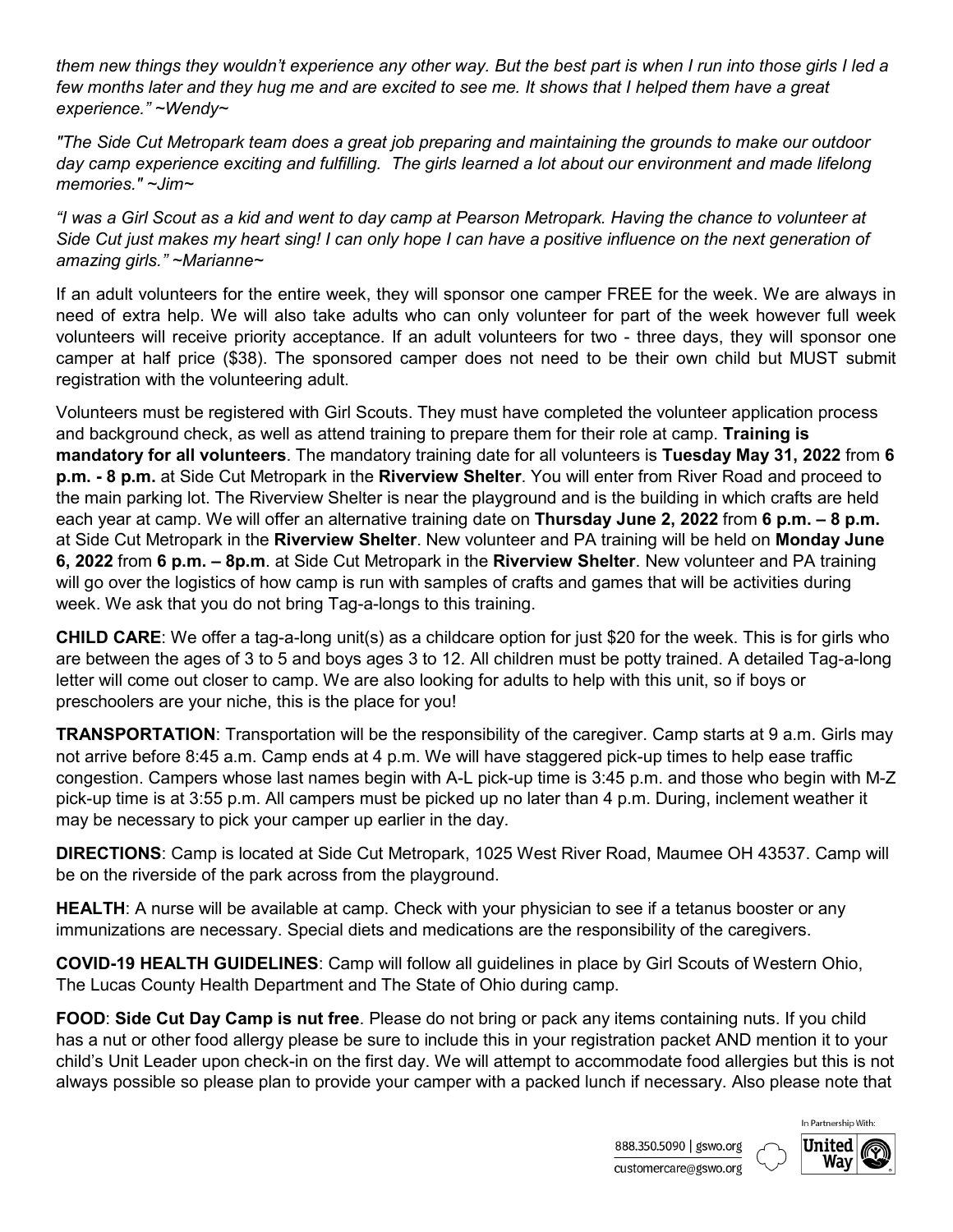while we do our best to maintain a nut free area, Side Cut Metropark is a public park and we cannot guarantee that the park is nut free.

DAY CAMP UNITS: Day camp is a "Beyond-the-Troop Experience." Girls will be placed randomly based on program level and the girl's grade in the fall. **We will NOT accept buddy requests**.

**CLOTHING**: Campers will get dirty and wet. Proper dress for the weather is necessary. No halters or sandals. Wear closed toe sturdy shoes, socks, and head cover. Bring rain gear (no umbrellas).

**WEATHER**: Camp is not cancelled because of light rain, but will be cancelled for heavy rain, high winds, thunderstorms, and tornado watches and warnings. If a weather advisory is released during the day, your camper will need to be picked up immediately. We will use the Remind notification system to notify families if camp is cancelled. Details on this will be included in your confirmation packet.

**INSURANCE**: Every registered Girl Scout and registered adult member is automatically covered under the basic plan by Girl Scouts of the USA. This plan is effective from October to the following October. This insurance provides up to a specified maximum for medical expenses incurred as a result of an accident while a member is participating in an approved Girl Scout activity but is supplemental to individual's primary insurance.

**CAREGIVERS:** If you feel this camp is unsafe or a hazard to children, you should contact **Lucas County Children's Services Department at 419.213.3200.** 

**REFUND POLICY**: Full refunds will be given until May 21, 2022 or if camp reaches capacity. Refunds after that date will be refunded at half the amount paid. No refunds will be given after the start of camp. Money may be refunded for the following reasons only:

- 1. Moving out of town.
- 2. Illness or exposure to a communicable disease.
- 3. Required attendance at summer school.
- 4. Camp capacity is reached; refund will be sent out by June 6, 2022.

To request a refund, contact Bonnie Herrmann, Day Camp Director, at [SideCut.gsdaycamp@gmail.com.](mailto:SideCut.gsdaycamp@gmail.com) An email confirmation will be sent to you within a week of receiving the request.

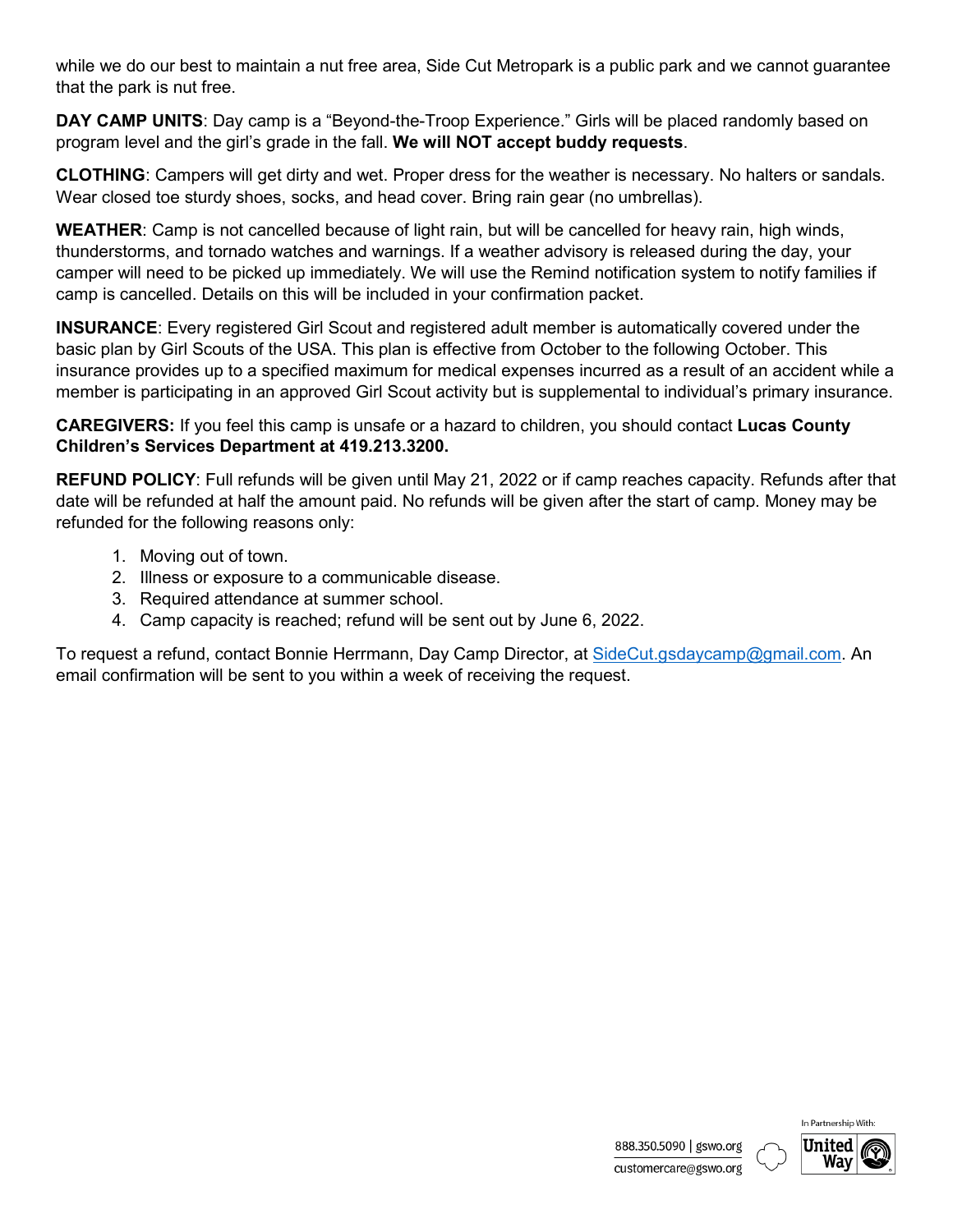**FINANCIAL ASSISTANCE**: Financial assistance may be available for girls who want to attend but are unable to do so because of limited family income. Applicants must pay at least \$38 (50 percent) of the day camp fee. Please include payment for the total amount your family can pay with the registration form.

| <b>Activity Costs:</b><br>Cost includes camp patch, t-shirt, programs, food and activities associated with camp.                                                                  |      |
|-----------------------------------------------------------------------------------------------------------------------------------------------------------------------------------|------|
| <b>Girl Scout</b><br>(Scouts entering grades first – sixth in fall 2022)                                                                                                          | \$75 |
| <b>Girl Scout Program Aide</b><br>(Scouts entering grades seventh – 12 in fall 2022) Girls must complete LiA Award, as well as<br>their Program Aide Training before camp starts. | \$25 |
| Sponsored Camper of partial week volunteer<br>(one discounted Girl Scout per adult volunteer)                                                                                     | \$38 |
| Tag-a-longs of volunteering adults<br>(Girls ages 3-5 and boys ages 3-12. All children must be potty trained)<br>\$20                                                             | \$20 |
| Additional fee for non-registered girls and adults for registration through Sept 2022<br>(All girls and adults participating in camp must register as Girl Scouts)                | \$25 |
| Additional fee for non-registered girls and adults for registration through Sept 2023<br>(All girls and adults participating in camp must register as Girl Scouts)                | \$35 |

**To use Digital Dough follow this link and make a note on the registration form.**

**https://www.gswo.org/en/cookies/digital-dough.html.** 

**Council will contact the Camp Director with your payment amount.**

**Please complete all forms in full and mail or drop off registration packet to:**

**GSWO Side Cut Day Camp c/o Bonnie Herrmann 1634 Watova Rd Toledo, OH 43614**

**Checks should be payable to: GSWO**

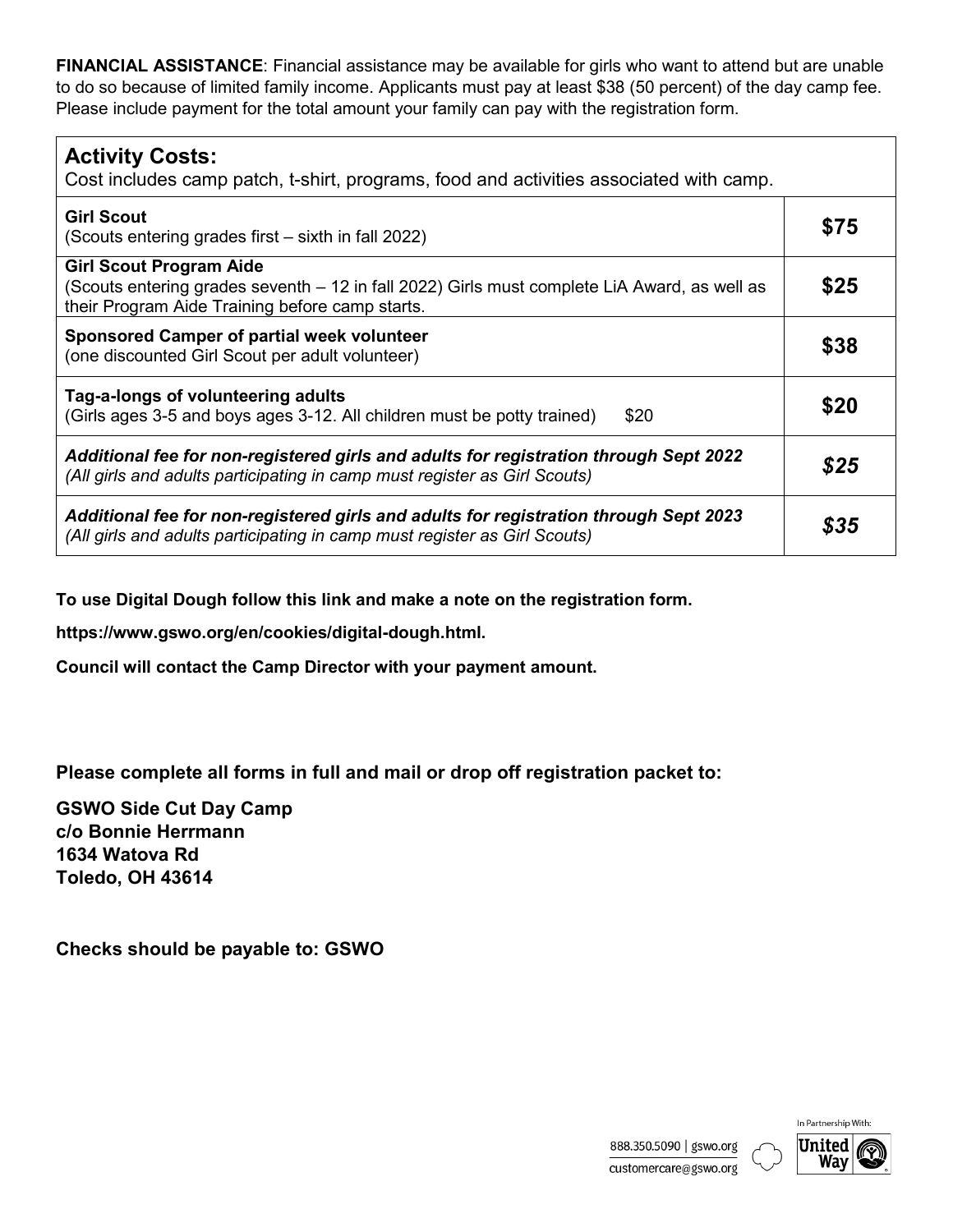

### **Day Camp ID # 6A Side Cut Volunteer Day Camp June 13-17, 2022**

Every camper, Program Aide, and Tag-a-long who attends camp must fill out all youth pages of the registration packet. Please use black or blue ink only. Please make sure to write legibly.

|                                                                                                                                              |                                                             |                                                                                                                          |                                                                                                                                                | Prefers to be called: Prefers to be called:                                                                                                                                                                                          |
|----------------------------------------------------------------------------------------------------------------------------------------------|-------------------------------------------------------------|--------------------------------------------------------------------------------------------------------------------------|------------------------------------------------------------------------------------------------------------------------------------------------|--------------------------------------------------------------------------------------------------------------------------------------------------------------------------------------------------------------------------------------|
|                                                                                                                                              |                                                             |                                                                                                                          |                                                                                                                                                |                                                                                                                                                                                                                                      |
| City: __________________________________State: _______________Zip: ____________DOB: _____________________Age: ______________                 |                                                             |                                                                                                                          |                                                                                                                                                |                                                                                                                                                                                                                                      |
|                                                                                                                                              |                                                             |                                                                                                                          |                                                                                                                                                | Grade in Fall: <u>Canadian Community of the Senator Community of the Senator Community of the Senator Community of the Senator Community of the Senator Community of the Senator Community of the Senator Community of the Senat</u> |
| Caregiver's Name: University of the Caregiver's Name:                                                                                        |                                                             |                                                                                                                          |                                                                                                                                                | Cell Phone: <u>Call Phone</u>                                                                                                                                                                                                        |
|                                                                                                                                              |                                                             |                                                                                                                          |                                                                                                                                                |                                                                                                                                                                                                                                      |
|                                                                                                                                              |                                                             |                                                                                                                          |                                                                                                                                                |                                                                                                                                                                                                                                      |
|                                                                                                                                              | For girls who are NOT a registered Girl Scout for 2021-2022 |                                                                                                                          |                                                                                                                                                |                                                                                                                                                                                                                                      |
| Check box if not currently registered as a Girl Scout. (Please submit your registration fee to be a Girl Scout with your camp fee.)          |                                                             |                                                                                                                          |                                                                                                                                                |                                                                                                                                                                                                                                      |
| Custodial Care:                                                                                                                              | $\Box$ Mother only                                          | $\Box$ Father Only                                                                                                       | $\Box$ Both                                                                                                                                    |                                                                                                                                                                                                                                      |
| Registration Type:                                                                                                                           | Renewing Girl Scout                                         |                                                                                                                          | New Girl Scout                                                                                                                                 |                                                                                                                                                                                                                                      |
| Units:<br>Girl Scout (entering grades first - sixth in Fall 2023)<br>Program Aide (entering grades seventh-12 in Fall 2023)                  |                                                             |                                                                                                                          | \$75<br>\$25                                                                                                                                   |                                                                                                                                                                                                                                      |
| Tag-a-longs (only available for volunteers)                                                                                                  |                                                             |                                                                                                                          | \$20                                                                                                                                           |                                                                                                                                                                                                                                      |
|                                                                                                                                              | Volunteering Parent Name                                    |                                                                                                                          |                                                                                                                                                |                                                                                                                                                                                                                                      |
| Youth: $\Box$ XSM $\Box$ SM $\Box$ MED $\Box$ LRG Adult: $\Box$ SM<br>T-shirt Sizes:                                                         |                                                             |                                                                                                                          | $\Box$ MED                                                                                                                                     | $L$ LRG<br>$\exists$ XXL<br>$\sqcup$ XL                                                                                                                                                                                              |
| Financial Assistance (if needed): Please complete the section below. To be answered by caregiver: How would this girl benefit from day camp? |                                                             |                                                                                                                          |                                                                                                                                                |                                                                                                                                                                                                                                      |
| \$ ______________________ Amount family can pay (applicants must pay at least \$30 (40% of the fee)                                          |                                                             |                                                                                                                          |                                                                                                                                                |                                                                                                                                                                                                                                      |
|                                                                                                                                              |                                                             |                                                                                                                          |                                                                                                                                                |                                                                                                                                                                                                                                      |
|                                                                                                                                              |                                                             |                                                                                                                          |                                                                                                                                                |                                                                                                                                                                                                                                      |
| <b>TOTAL FEES (FOR OFFICE USE ONLY)</b>                                                                                                      |                                                             |                                                                                                                          |                                                                                                                                                |                                                                                                                                                                                                                                      |
| Day Camp Fee                                                                                                                                 | \$                                                          | Submit completed registration packet (registration form, health form, and<br>media release) and fees payable to GSWO to: |                                                                                                                                                |                                                                                                                                                                                                                                      |
| \$<br>Registration Fee for non-Girl Scouts (if applicable)                                                                                   |                                                             |                                                                                                                          | GSWO Side Cut Day Camp; c/o Bonnie Herrmann;<br>1634 Watova Rd; Toledo, OH 43614                                                               |                                                                                                                                                                                                                                      |
| <b>TOTAL Fees Due</b>                                                                                                                        | \$                                                          |                                                                                                                          | Girls will be accepted on a first come, first served basis based on the<br>number of volunteers available and according to your registration's |                                                                                                                                                                                                                                      |
| Volunteer Name (if credit applied)                                                                                                           |                                                             |                                                                                                                          | postmark. Campers are not guaranteed a spot until confirmation is                                                                              | received. Priority will be given to girls with caregivers who are volunteering.                                                                                                                                                      |
| Payment type/Check number                                                                                                                    |                                                             | Confirmations will be sent via email after May 30, 2022.                                                                 |                                                                                                                                                |                                                                                                                                                                                                                                      |
| Date Received                                                                                                                                |                                                             |                                                                                                                          |                                                                                                                                                |                                                                                                                                                                                                                                      |

I give full permission for my daughter/son to attend day camp and participate in all phases of activities, except those noted. I have read the Day Camp flier and registration packet and agree to cooperate with the guidelines listed. I understand that anyone transporting my child must show their identification before my child will be released to them. If I cannot be reached in an emergency, I give permission to give emergency treatment to my child.

Caregiver's Signature: Date: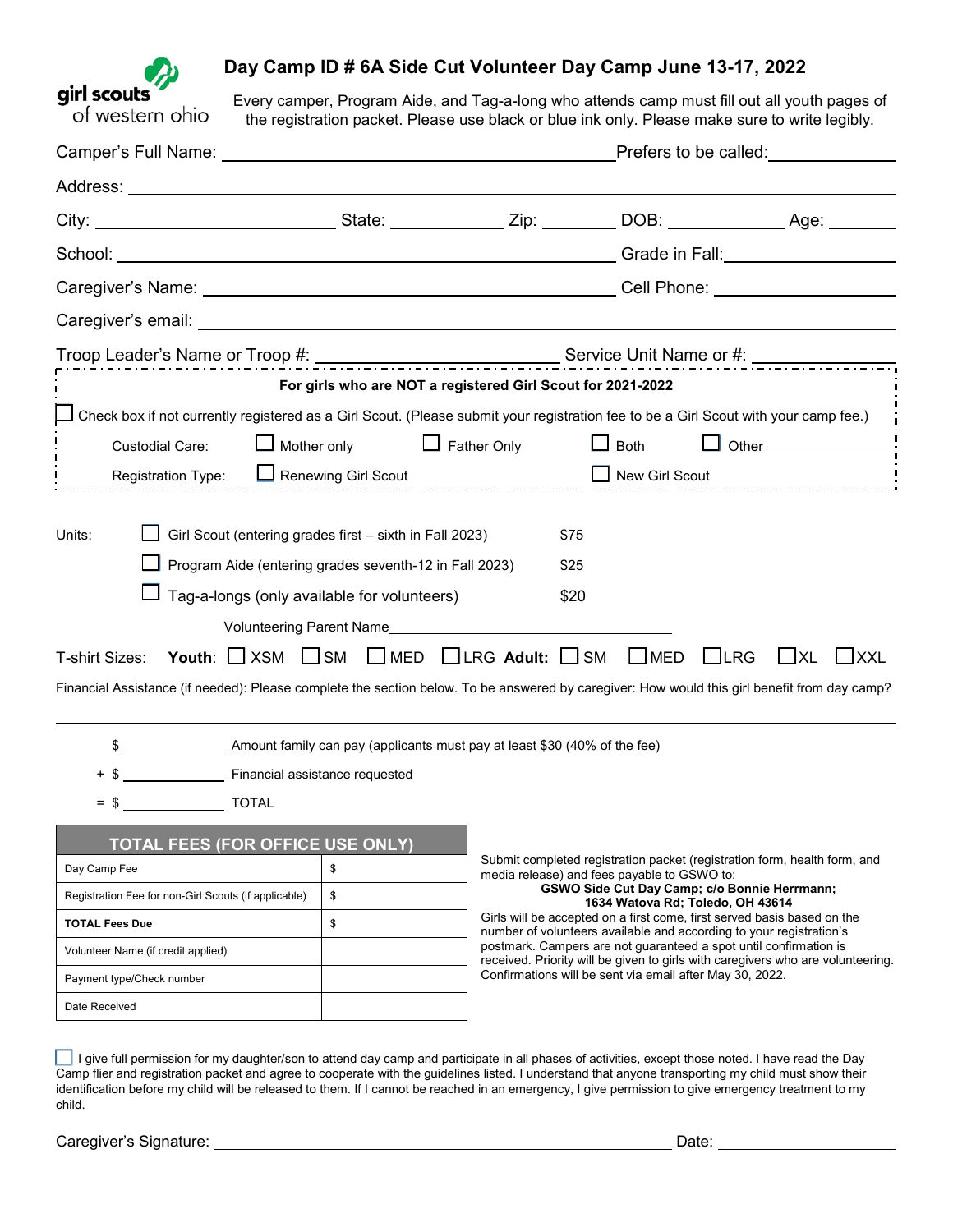

# **Quick Reference Form**

| Caregiver's Name: University of the Caregiver's Name:                         |                                                                                                                                 |                                                                     |
|-------------------------------------------------------------------------------|---------------------------------------------------------------------------------------------------------------------------------|---------------------------------------------------------------------|
| <u>EMERGENCY CONTACT INFORMATION</u>                                          |                                                                                                                                 |                                                                     |
| Additional Emergency contact in the event we cannot reach caregiver:          |                                                                                                                                 |                                                                     |
| Name                                                                          | Relationship to girl                                                                                                            | Phone #                                                             |
| <b>TRANSPORTATION INFORMATION</b>                                             |                                                                                                                                 |                                                                     |
| below. I also understand that proper ID must be presented at time of pick up: | I understand that my daughter will ONLY be released to myself, her emergency contact and the people listed                      |                                                                     |
| Name                                                                          | Relationship to girl                                                                                                            | Phone #                                                             |
| Name                                                                          | Relationship to girl                                                                                                            | Phone #                                                             |
| Name                                                                          | Relationship to girl                                                                                                            | Phone #                                                             |
| <b>SPECIAL NEEDS/ACCOMODATIONS</b>                                            |                                                                                                                                 |                                                                     |
|                                                                               | Are there any diagnosis that camp staff/leaders should be aware of? Examples ADHD, Autism Spectrum                              |                                                                     |
|                                                                               | Are there any special needs or accommodations required? If yes, please explain:                                                 |                                                                     |
|                                                                               | Are there any known behavior and/or emotional concerns? If yes, please explain: ____________________                            |                                                                     |
|                                                                               |                                                                                                                                 |                                                                     |
|                                                                               |                                                                                                                                 |                                                                     |
| and/or sunscreen that your participant provides?                              | Do you consent to Girl Scout day camp staff/leaders assisting your participant in application of bug spray<br>$\Box$ Yes<br>JNo |                                                                     |
|                                                                               | 888.350.5090   gswo.org                                                                                                         | In Partnership With:<br>United $\textcolor{red}{\textcircled{\pi}}$ |

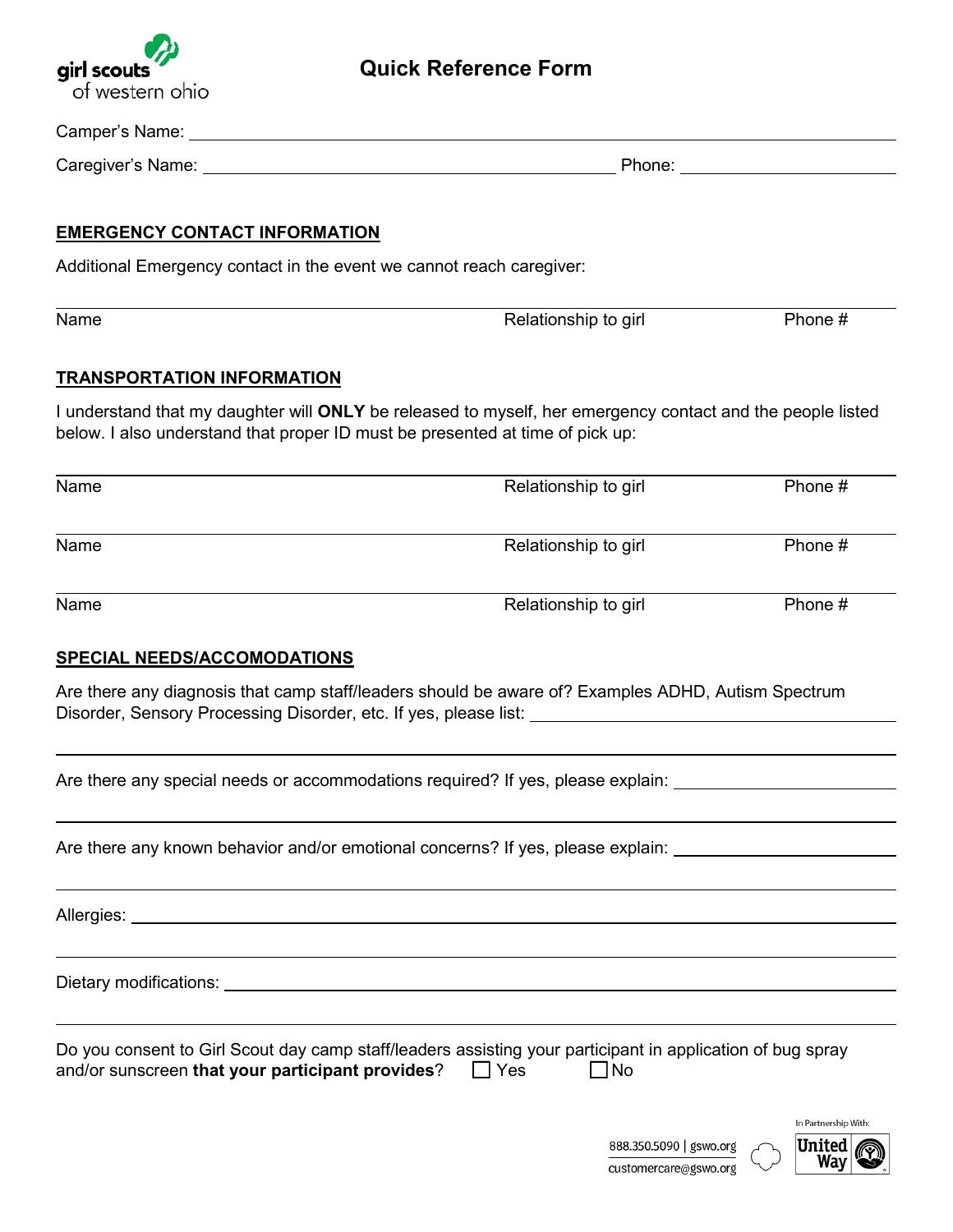

Camper's Name:

### **MEDICAL INFORMATION**

| This section MUST be completed by all girls and adults attending in order to register for camp.                      |                         |
|----------------------------------------------------------------------------------------------------------------------|-------------------------|
| Date of last injection – if this information is no longer available, write C for childhood if immunized as a child.  |                         |
| DPT: ________ Measles/Mumps: _______TB: _______ Polio: _______ Tetanus: _______ Hepatitis: ________.                 |                         |
| Will medications be required at camp? $\Box$ No $\Box$ Yes, please specify: ____________________________             |                         |
| (Medication must be in original container with written instructions and given to the nurse at camp.)                 |                         |
| Are medications currently being taken at home: $\Box$ No $\Box$ Yes, please specify: $\Box$                          |                         |
| Is participant in good physical condition with no serious illness or operation since last health exam?<br>$\Box$ Yes |                         |
|                                                                                                                      |                         |
| <b>INSURANCE INFORMATION</b>                                                                                         |                         |
| Is the participant covered by family medical/hospital insurance?                                                     | $\Box$ Yes<br>$\Box$ No |
|                                                                                                                      |                         |
| Name of insured: <u>contract the contract of the contract of the Relationship to participant:</u>                    |                         |
|                                                                                                                      |                         |

Social security number of policyholder or insurance ID number: \_\_\_\_\_\_\_\_\_\_\_\_\_\_\_\_\_

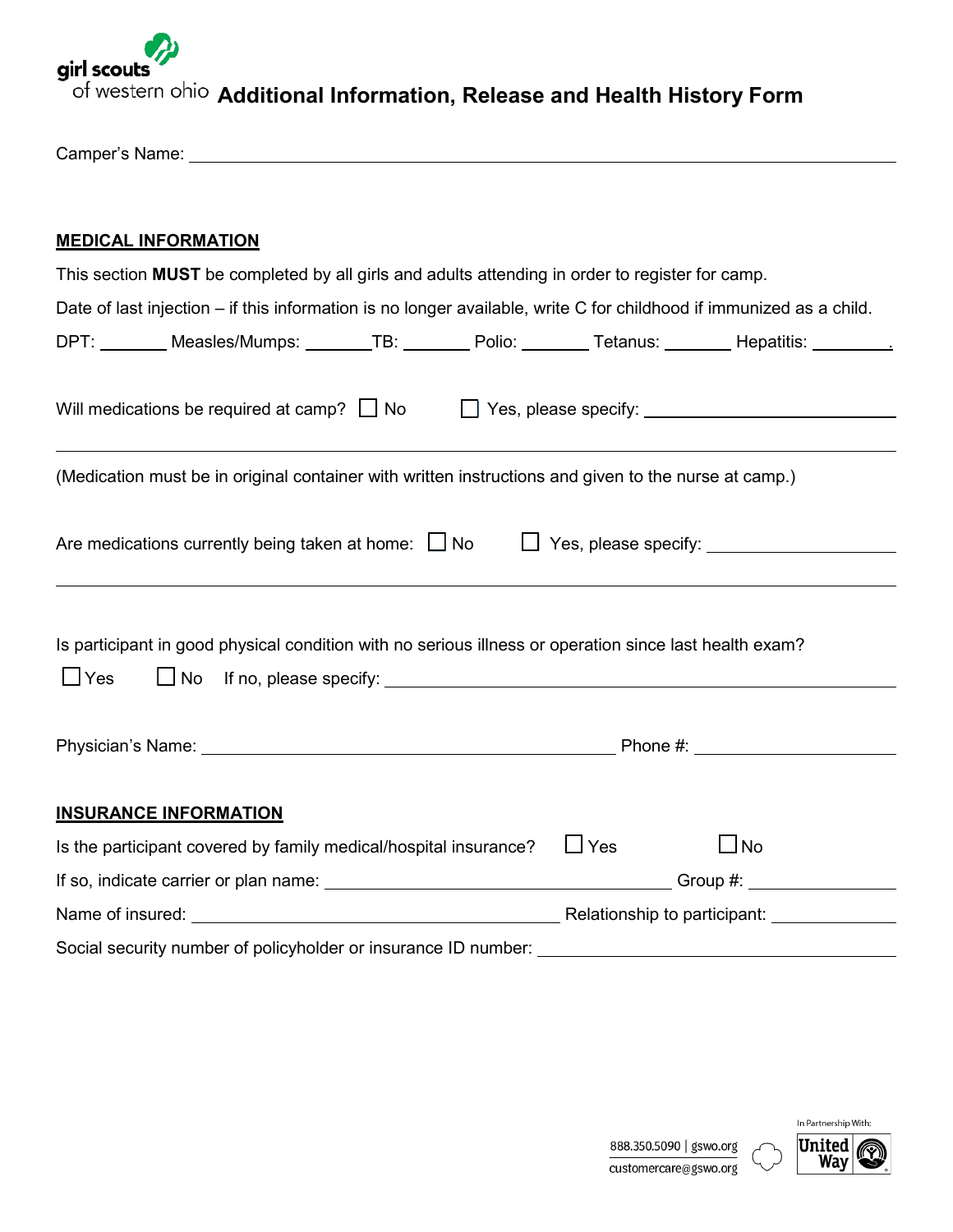

# of western ohio **CAREGIVER PERMISSION AND CONSENT TO TREATMENT**

(Name of participant) <u>is in good</u> physical health and has had a physical examination within the past 12 months. Participant will be kept home and Camp Director will be notified immediately if my camper is exposed to a confirmed COVID-19 case or experiences COVID-19 symptoms.

Participant has my permission to attend Girl Scout day camp and to participate in all activities except those noted. I have read the day camp flier and registration packet and understand and agree to cooperate with all regulations. I further understand that the fee is refundable only for the reasons noted on the flier and registration packet.

**Emergency Medical Authorization**: This health history is correct to the best of my knowledge, and the person herein described has permission to engage in all prescribed Girl Scout activities except as specifically noted.

**Authorization for Treatment**: In the event reasonable attempts to contact me at the provided phone numbers have been unsuccessful, I hereby give my consent to the admistration of emergency medical treatment by any licensed physician or dentist and to transfer the participant to any reasonably accessible hospital facility. This authorization does not cover major surgery unless the medical opinions of two other licensed physicians or dentists, concurring in the necessity for such surgery, are obtained prior to the performance of such surgery.

My daughter may be registered as a Girl Scout member through September 30, 2022.

Caregiver Signature: Date:

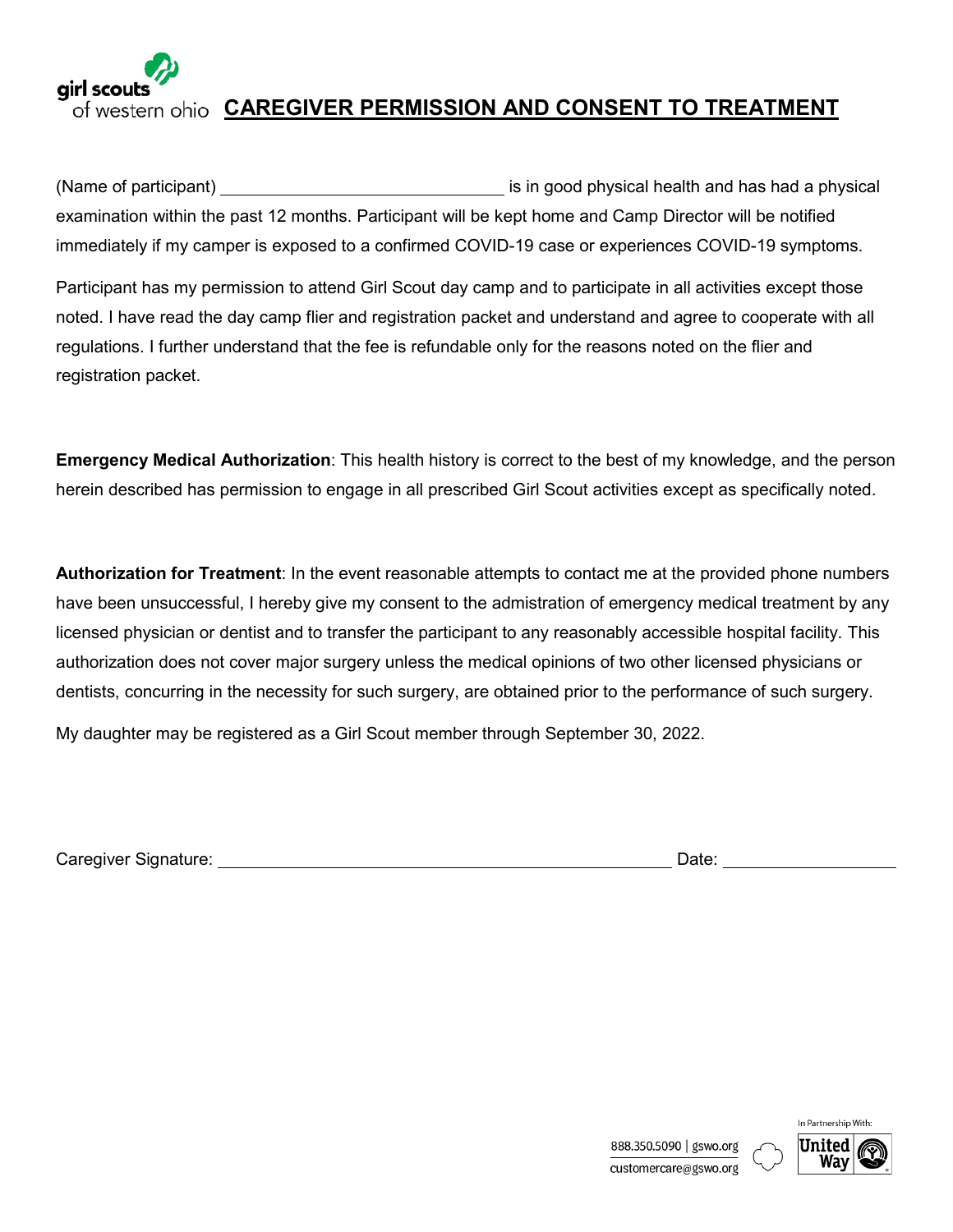## **Camper Photo Release**

| Dates: <b>Dates:</b>  | June 13-17, 2022                                                                               |
|-----------------------|------------------------------------------------------------------------------------------------|
|                       | <b>Photographer/Producer:</b> Girl Scouts of Western Ohio. Side Cut Day Camp Staff, Caregivers |
| Assignment: _________ | Volunteer Led Day Camp                                                                         |
| Location:             | Side Cut Metropark, Maumee Ohio                                                                |
| Activity:             | The Magical World of Side Cut Day Camp                                                         |

#### **RELEASE FOR MINORS**

For good and valuable consideration, the receipt and sufficiency of which are hereby acknowledged, I hereby consent and agree to the following:

- 1. I hereby grant to Girl Scouts of Western Ohio, and others working for Girl Scouts of Western Ohio or on its behalf, and each of its respective licensees, successors and assigns (each a "Releasee"), the irrevocable, royalty-free, perpetual, unlimited right and permission to use, distribute, publish, exhibit, digitize, broadcast, display, modify, create derivative works of, reproduce or otherwise exploit my name, picture, likeness and voice (including any video footage of the same) (collectively, "media"), or to refrain from so doing, anywhere in the world, by any persons or entities deemed appropriate by Girl Scouts of Western Ohio. For any purpose (except defamatory) including, without limitation, any use for educational, advertising, non-commercial or commercial purposes in any manner or media whatsoever (whether known or hereafter devised) including, without limitation, on the internet, in print campaigns, in-store and via television. I agree that I have no interest or ownership in any of the media.
- 2. I shall have no right of approval, no claim to compensation and no claim (including, without limitation, claims based upon invasion of privacy, defamation or right of publicity) arising out of any use, alteration, blurring, illusionary effect or use in any composite form of my name, picture, likeness and voice. I agree that nothing in this Release will create any obligation on Girl Scouts of Western Ohio to make any use of the media or the rights granted in this Release. I hereby release and hold harmless Releasees from any claim for injury, compensation or negligence resulting or arising from any activities authorized by this Release and any use of the media by Girl Scouts of Western Ohio.

Name of Minor (please print):

| Address: ___________________________                                                                                                                                                                                |                                                                            |                |
|---------------------------------------------------------------------------------------------------------------------------------------------------------------------------------------------------------------------|----------------------------------------------------------------------------|----------------|
|                                                                                                                                                                                                                     |                                                                            |                |
|                                                                                                                                                                                                                     |                                                                            |                |
| Release for minors (those under the age of eighteen): I, the undersigned, being a caregiver of the minor,<br>hereby consent to the foregoing conditions and warrant that I have the authority to give such consent. |                                                                            |                |
|                                                                                                                                                                                                                     |                                                                            |                |
|                                                                                                                                                                                                                     |                                                                            | Date: ________ |
|                                                                                                                                                                                                                     | ര                                                                          |                |
|                                                                                                                                                                                                                     | (*will not be used for any other purposes or distributed to third parties) |                |
|                                                                                                                                                                                                                     |                                                                            |                |

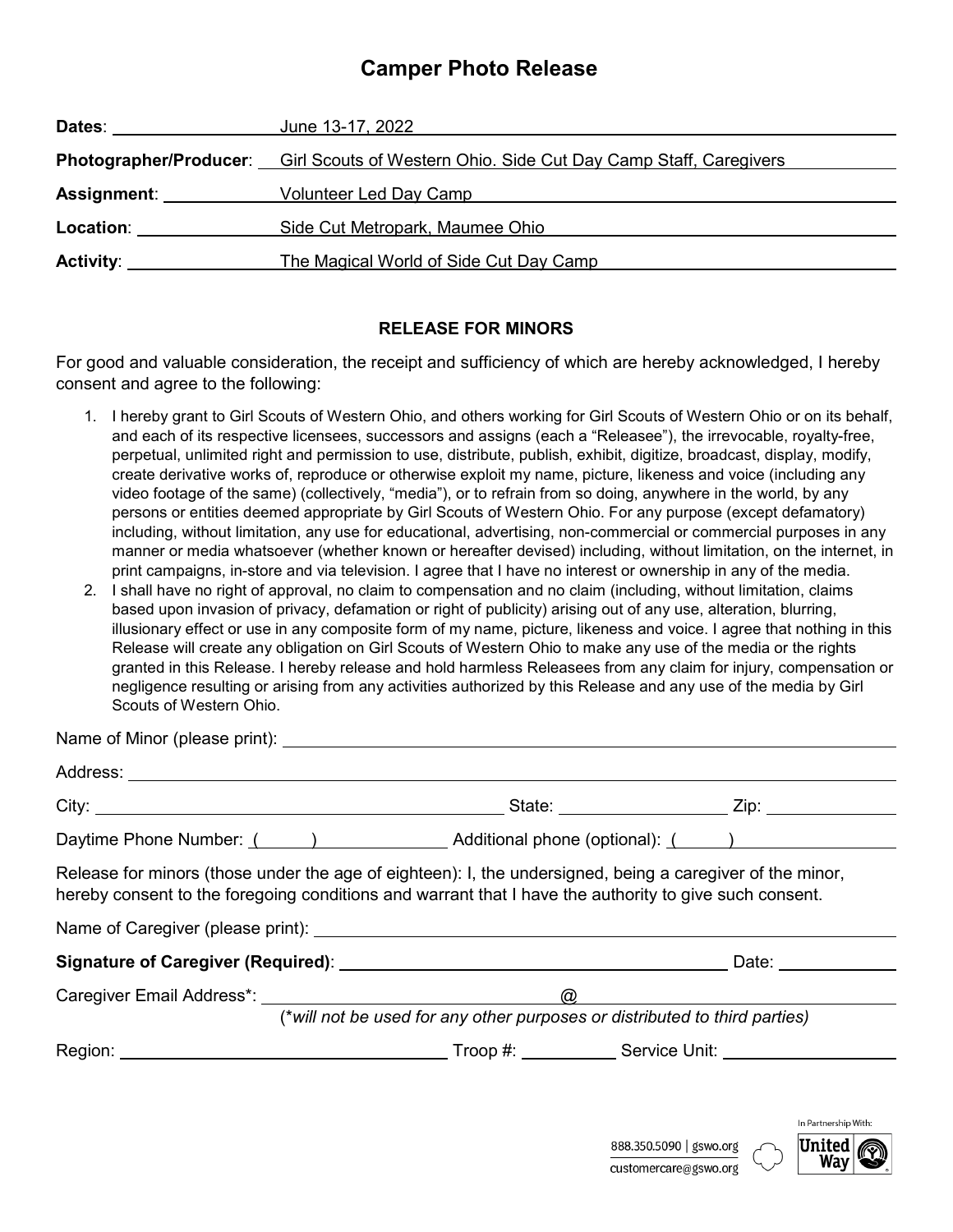

## **Adult Registration Form**

Day Camp ID #6A Side Cut Volunteer Day Camp June 13-17, 2022 Please use black or dark blue ink only. Please make sure to write legibly.

| │ Yes<br>Are you a registered Girl Scout?                                                                                                                                                                                                                                                      | $\Box$ No | Are you a leader/assistant leader? [Pres                                     |  | $\Box$ No |
|------------------------------------------------------------------------------------------------------------------------------------------------------------------------------------------------------------------------------------------------------------------------------------------------|-----------|------------------------------------------------------------------------------|--|-----------|
| Troop #: ________________________Troop Grade Level in Fall: _____________Service Unit Name or #: ___________________                                                                                                                                                                           |           |                                                                              |  |           |
| For adults who are NOT a registered Girl Scout for 2021-2022                                                                                                                                                                                                                                   |           |                                                                              |  |           |
| □ Check box if not currently registered as a Girl Scout. All adults must be registered Girl scouts to attend day camp and<br>have successfully completed a background check. (Please submit your registration fee to be a Girl Scout.)                                                         |           |                                                                              |  |           |
| Registration Type:  Renewing Girl Scout  New Girl Scout                                                                                                                                                                                                                                        |           |                                                                              |  |           |
| T-shirt Sizes: Adult: SM<br>I would like a camp patch                                                                                                                                                                                                                                          |           | $\Box$ MED $\Box$ LRG $\Box$ XL $\Box$ XXL $\Box$ XXXL $\Box$ 4XL $\Box$ 5XL |  |           |
| Adult volunteers, please check all that apply:<br>I will be at Side Cut Day Camp:<br>All week $\Box$ Mon, June 13 $\Box$ Tues, June 14 $\Box$ Wed, June 15 $\Box$ Thu, June 16 $\Box$ Fri, June 17                                                                                             |           |                                                                              |  |           |
| Do you have any camping experience? $\Box$ Yes $\Box$ No Have you previously volunteered at Side Cut Day Camp? $\Box$ Yes $\Box$ No<br>I would like to work with (this is a request, we cannot guarantee your unit until confirmations are sent out):<br>Juniors<br><b>Brownies</b><br>Daisies |           | Tag-a-longs   Cadettes                                                       |  |           |
| l want to work in my daughter's unit; her name is: _____________________________                                                                                                                                                                                                               |           |                                                                              |  |           |
|                                                                                                                                                                                                                                                                                                |           |                                                                              |  |           |
| I would like to work with the adult listed here:<br>We will try to meet your requests, but volunteer placement will be made based on the needs of the camp.                                                                                                                                    |           |                                                                              |  |           |
| $\Box$ I will attend Day Camp Training on <b>Tuesday May 31, 2022</b> from 6:00-8:00 p.m. at Side Cut Metropark Riverview                                                                                                                                                                      |           |                                                                              |  |           |

Shelter

 I will attend Day Camp Training on **Thursday June 2, 2022** from 6:00-8:00 p.m. at Side Cut Metropark Riverview **Shelter** 

| <b>TOTAL FEES (FOR OFFICE USE ONLY)</b>              |    |  |
|------------------------------------------------------|----|--|
| Registration Fee for non-Girl Scouts (if applicable) | \$ |  |
| <b>TOTAL Fees Due</b>                                | \$ |  |
| Payment type                                         |    |  |
| Check number                                         |    |  |
| Date Received                                        |    |  |

Submit Adult registration packet (Adult registration form, Adult health form, and media release form) and fees payable to GSWO to: **GSWO Side Cut Day Camp; c/o Bonnie Herrmann;** 

**1634 Watova Rd; Toledo, OH 43614**

 I have read the Day Camp flier and registration packet and agree to cooperate with the guidelines listed. I will be there on the days I have indicated above. I will be at camp by 8 a.m. until 4:15 p.m. on those days. I will attend day camp training as required. I understand that training and evaluation at the end of camp are part of the job description. I will display behavior that exhibits the Girl Scout Law.

Signature: Date:



888.350.5090 | gswo.org customercare@gswo.org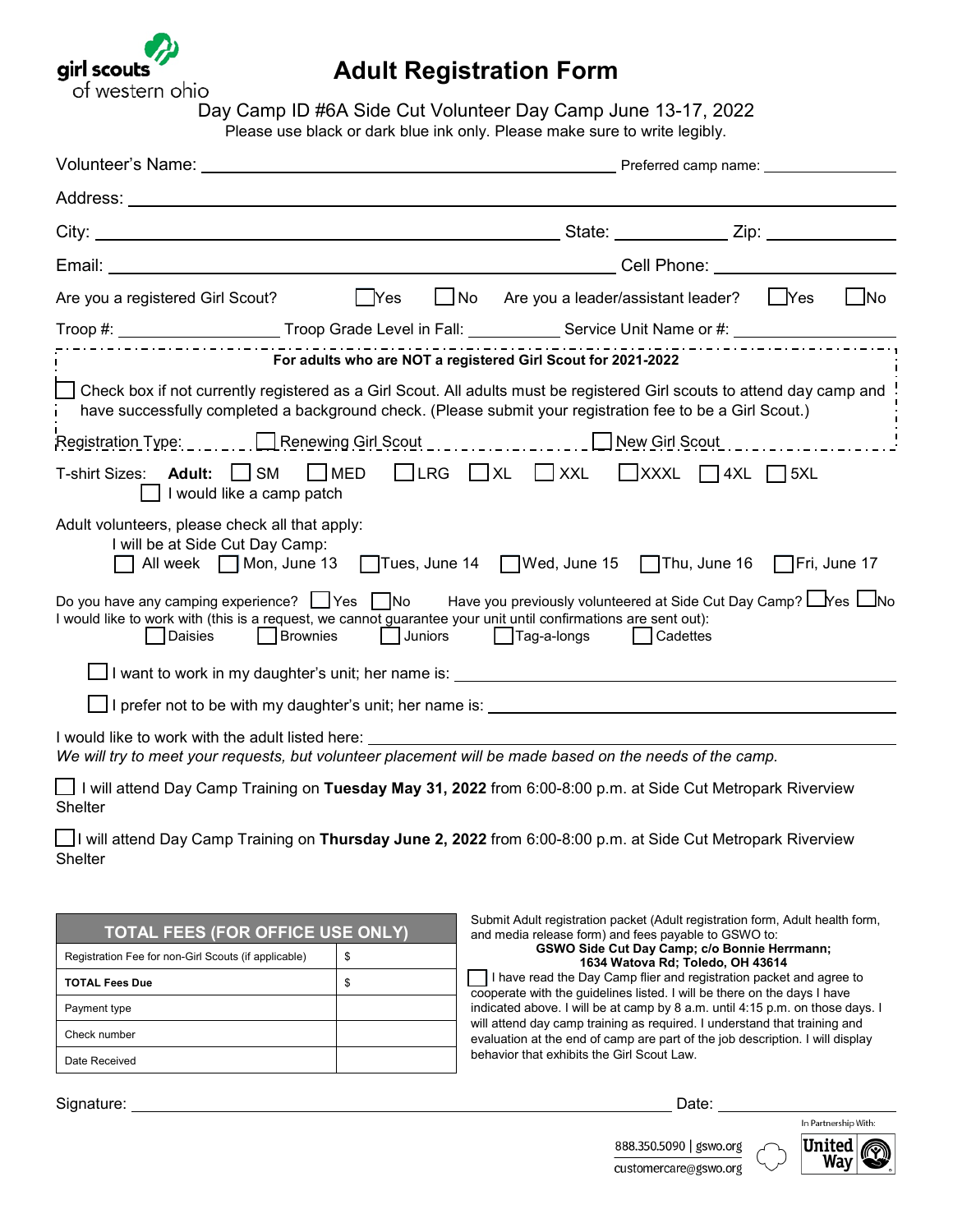

# **Adult Medical History**

| <b>EMERGENCY CONTACTS</b>                                                                                                                                                                                                                                                                                       |                         |  |  |
|-----------------------------------------------------------------------------------------------------------------------------------------------------------------------------------------------------------------------------------------------------------------------------------------------------------------|-------------------------|--|--|
|                                                                                                                                                                                                                                                                                                                 |                         |  |  |
|                                                                                                                                                                                                                                                                                                                 |                         |  |  |
| Home Phone: ___________________________Work Phone: _________________________Cell Phone: ______________________                                                                                                                                                                                                  |                         |  |  |
|                                                                                                                                                                                                                                                                                                                 |                         |  |  |
|                                                                                                                                                                                                                                                                                                                 |                         |  |  |
| Home Phone: __________________________Work Phone: _________________________Cell Phone: _______________________                                                                                                                                                                                                  |                         |  |  |
| Please list any conditions that a first-aid or health provider would need to know such as?<br>Allergies:<br>Medications:<br>Chronic Illnesses, injuries or limitations:                                                                                                                                         |                         |  |  |
| My immunizations are up to date:<br>In the event that reasonable attempts to contact my designated person in an emergency have not been successful, I<br>hereby give my consent for the administration of any treatment deemed necessary by medical personnel. This health<br>history is complete and accurate. | $\Box$ Yes<br>$\Box$ No |  |  |

Signature of Participant **Date** 

 $\ddot{\phantom{a}}$ 

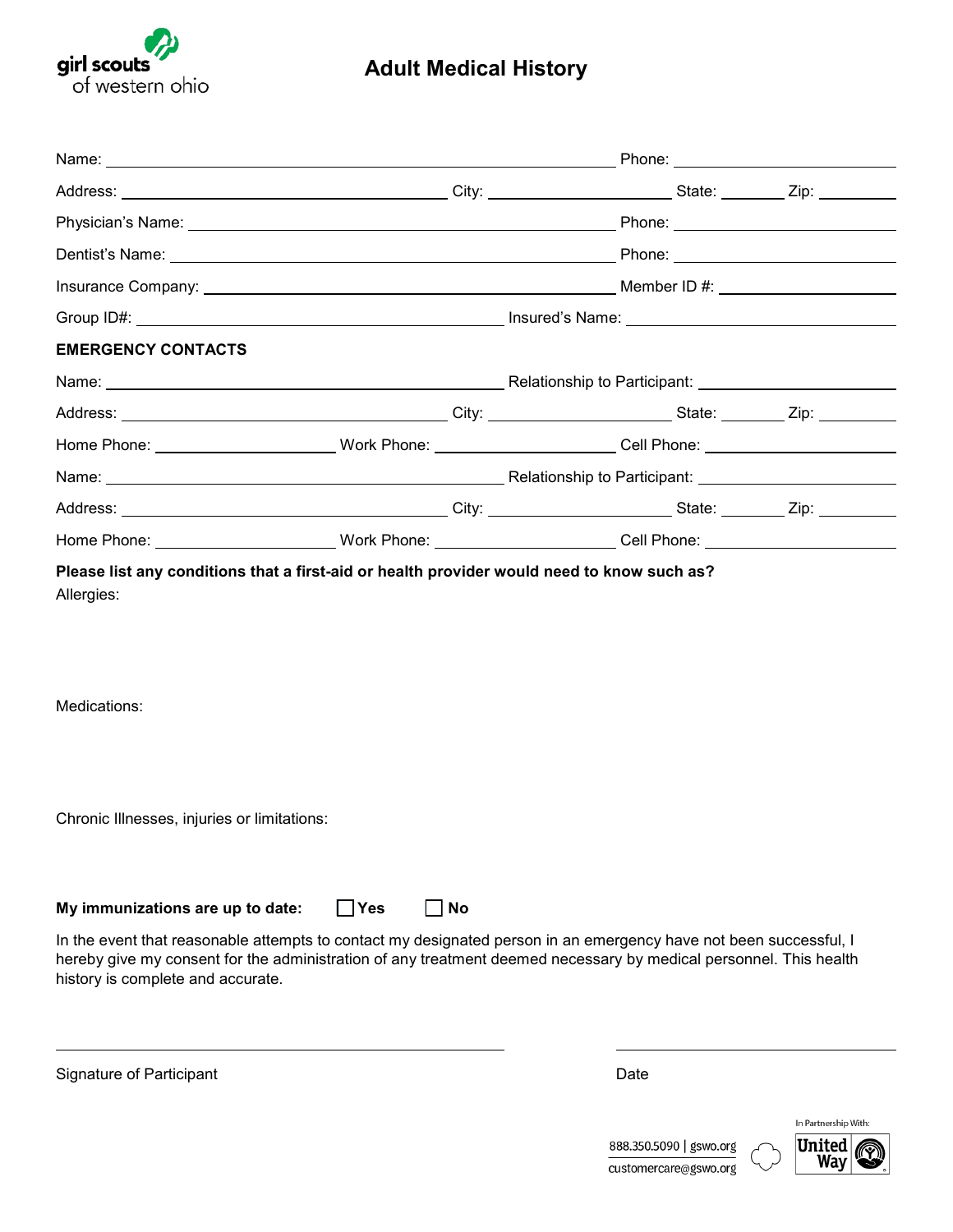## **Adult Photo Release**



| Dates:                | June 13-17, 2022                                                                        |
|-----------------------|-----------------------------------------------------------------------------------------|
|                       | Photographer/Producer: Girl Scouts of Western Ohio. Side Cut Day Camp Staff, Caregivers |
| Assignment: _________ | Volunteer Led Day Camp                                                                  |
| <b>Location:</b>      | Side Cut Metropark, Maumee Ohio                                                         |
| <b>Activity:</b>      | The Magical World of Side Cut Day Camp                                                  |

## **RELEASE FOR ADULTS**

For good and valuable consideration, the receipt and sufficiency of which are hereby acknowledged, I hereby consent and agree to the following:

- create derivative works of, reproduce or otherwise exploit my name, picture, likeness and voice (including any video footage of the same) (collectively, "media"), or to refrain from so doing, anywhere 1. I acknowledge that I am eighteen (18) years of age or older. I hereby grant to Girl Scouts of Western in the world, by any persons or entities deemed appropriate by Girl Scouts of Western Ohio. For any purpose (except defamatory) including, without limitation, any use for educational, advertising, noncommercial or commercial purposes in any manner or media whatsoever (whether known or hereafter devised) including, without limitation, on the internet, in print campaigns, in-store and via television. I agree that I have no interest or ownership in any of the media. Ohio, and others working for Girl Scouts of Western Ohio or on its behalf, and each of its respective licensees, successors and assigns (each a "Releasee"), the irrevocable, royalty-free, perpetual, unlimited right and permission to use, distribute, publish, exhibit, digitize, broadcast, display, modify,
- 2. I shall have no right of approval, no claim to compensation and no claim (including, without limitation, claims based upon invasion of privacy, defamation or right of publicity) arising out of any use, alteration, blurring, illusionary effect or use in any composite form of my name, picture, likeness and voice. I agree that nothing in this Release will create any obligation on Girl Scouts of Western Ohio to make any use of the media or the rights granted in this Release. I hereby release and hold harmless Releasees from any claim for injury, compensation or negligence resulting or arising from any activities authorized by this Release and any use of the media by Girl Scouts of Western Ohio.

|                                                            |                                                                            | State: <u>Zip: Zip:</u> |
|------------------------------------------------------------|----------------------------------------------------------------------------|-------------------------|
| Daytime Phone Number: ( ) Additional phone (optional): ( ) |                                                                            |                         |
|                                                            |                                                                            | $\omega$                |
|                                                            | (*will not be used for any other purposes or distributed to third parties) |                         |
|                                                            |                                                                            |                         |
|                                                            |                                                                            |                         |
|                                                            |                                                                            |                         |



In Partnership With: